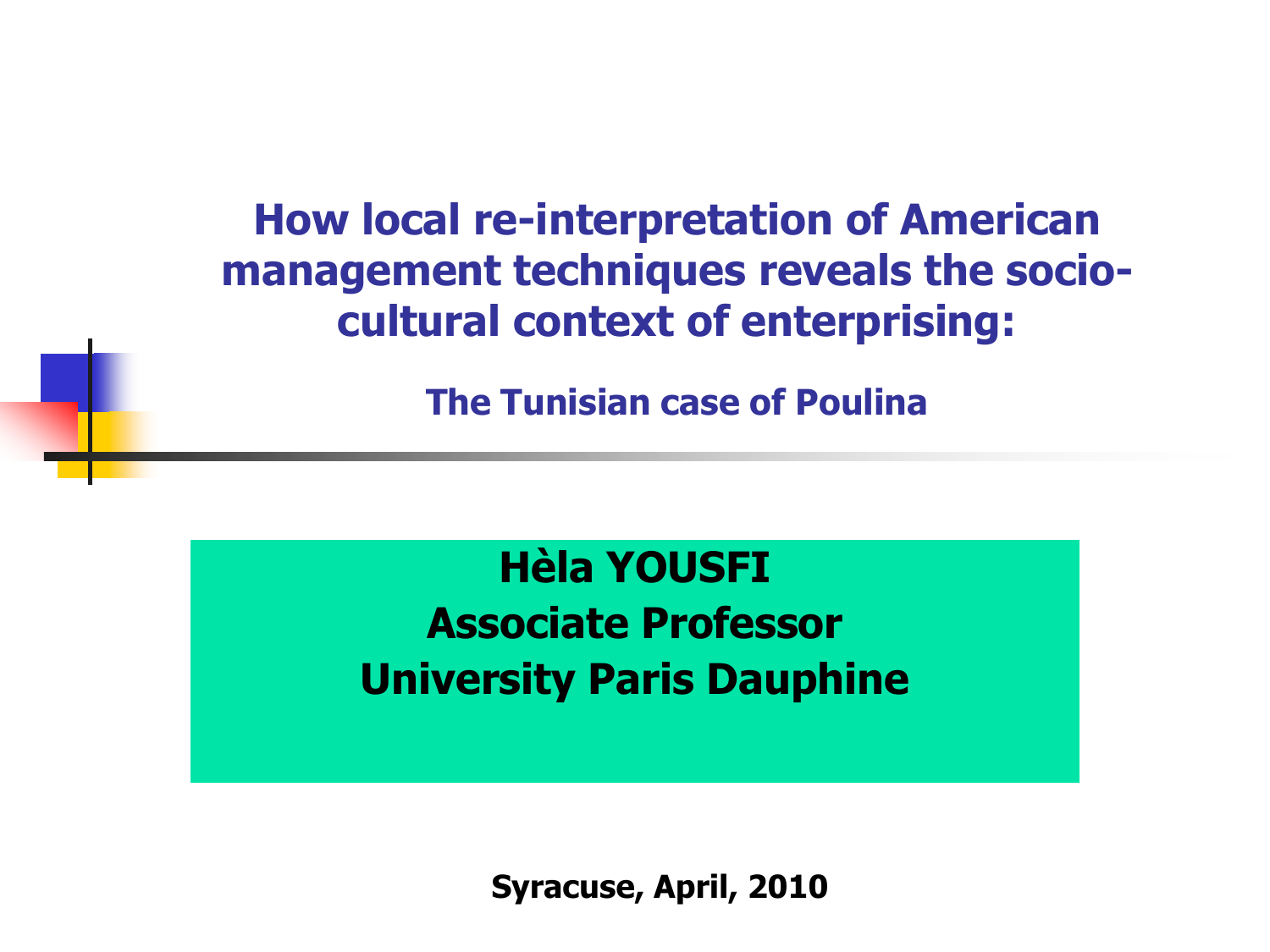# The Poulina Case

- **Poulina: one of the most important private** groups in North Africa created in 1967 by A. Ben Ayed.
- **The implementation of modern management** tools often qualified as "Americans" is said to have largely contributed to this success story.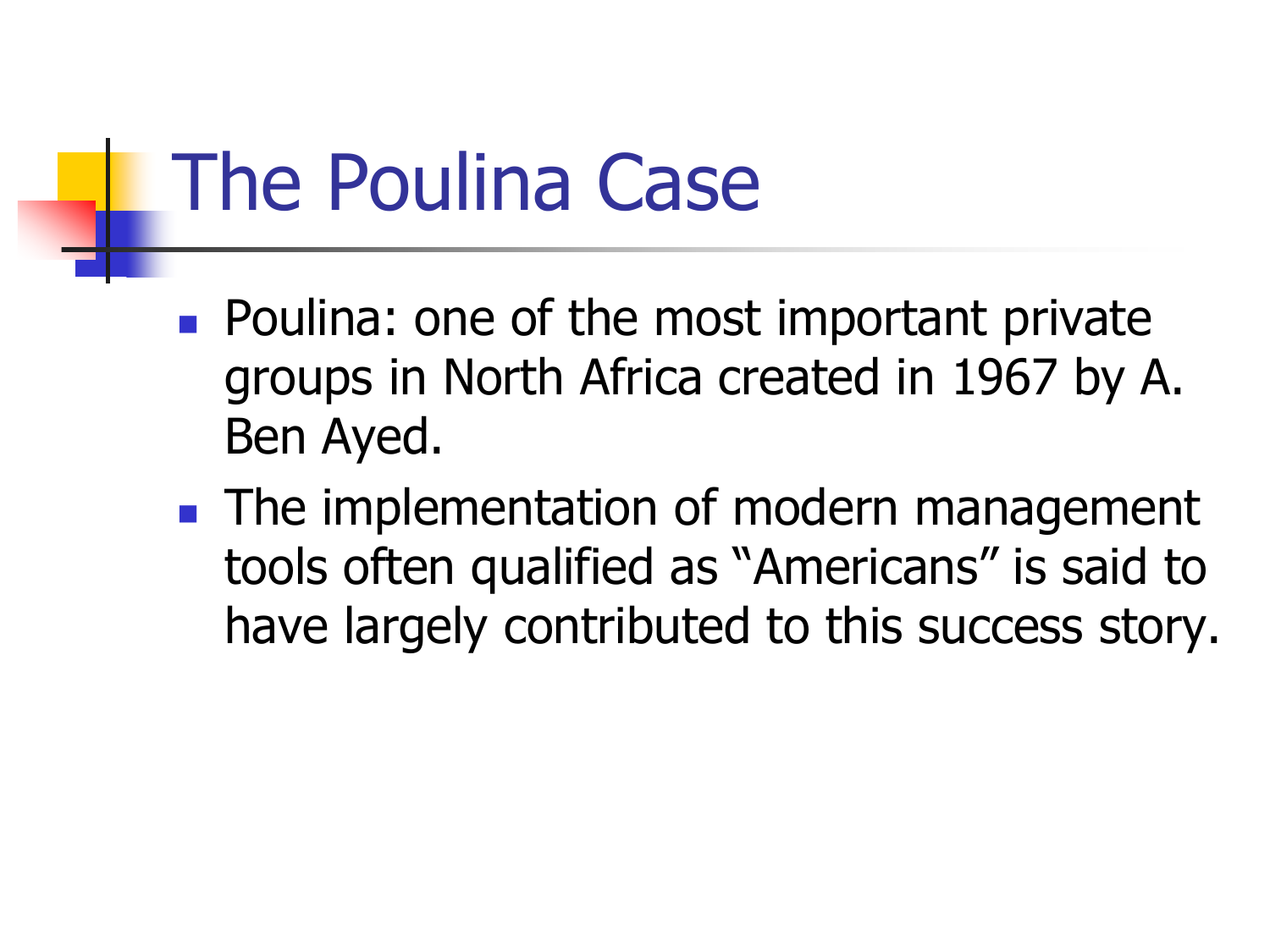### How to adapt the American management model to the Tunisian context?

## **Method:**

- **An ethnographic approach**
- 40 interviews conducted in 2005 at various hierarchical level using arabic and french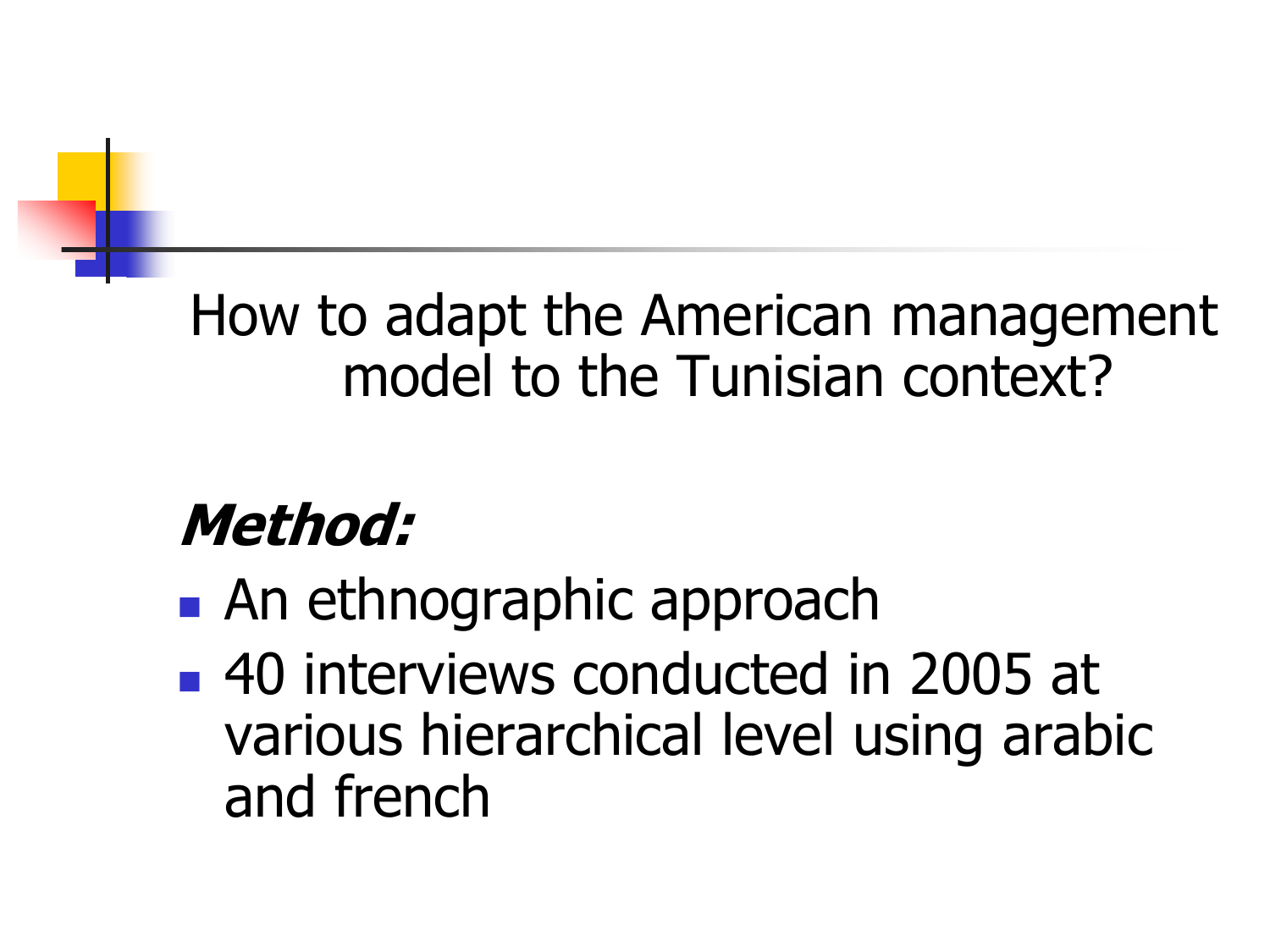## Universal management principles

### Rigor

**Transparency** 

**Meritocracy**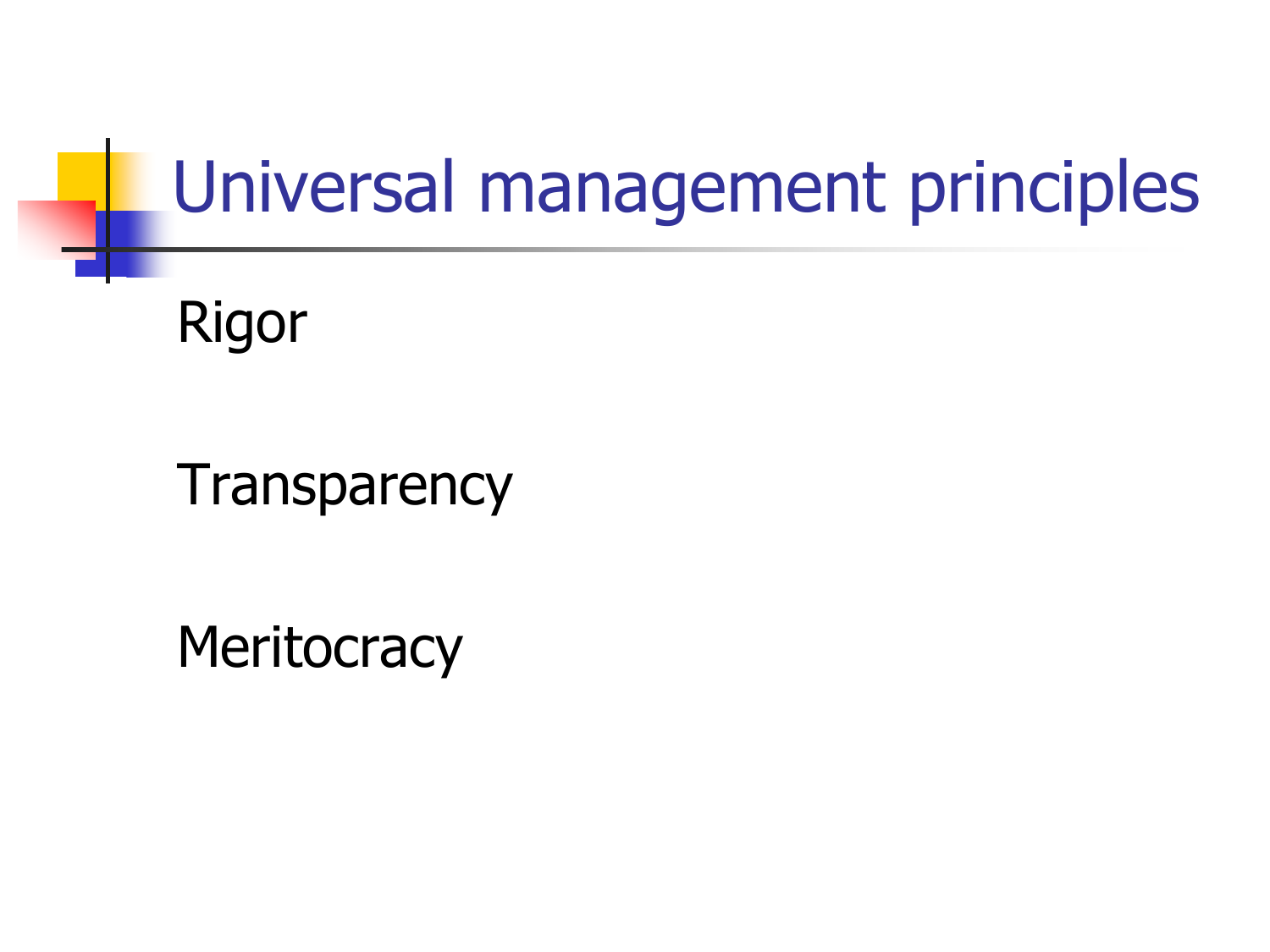## An innovative implementation

- "Systems" presented as "solutions" to identified dysfunctions:
- "The strong point of Poulina is to have neutralized the dysfunctions of a family based model as it prevails in Tunisian companies. There is a memorandum prohibiting the recruitment of family members. The watchwords here are: rigour and discipline. Here, one manages the figures and not the feelings".
- "We learn form any experience we go through whether at the head office or at the subsidies, the management at Poulina is to put "gardes fous" **defense systems** that protect us from making the same mistakes, if we have a good experience somewhere, we try to replicate it in the other subsidies"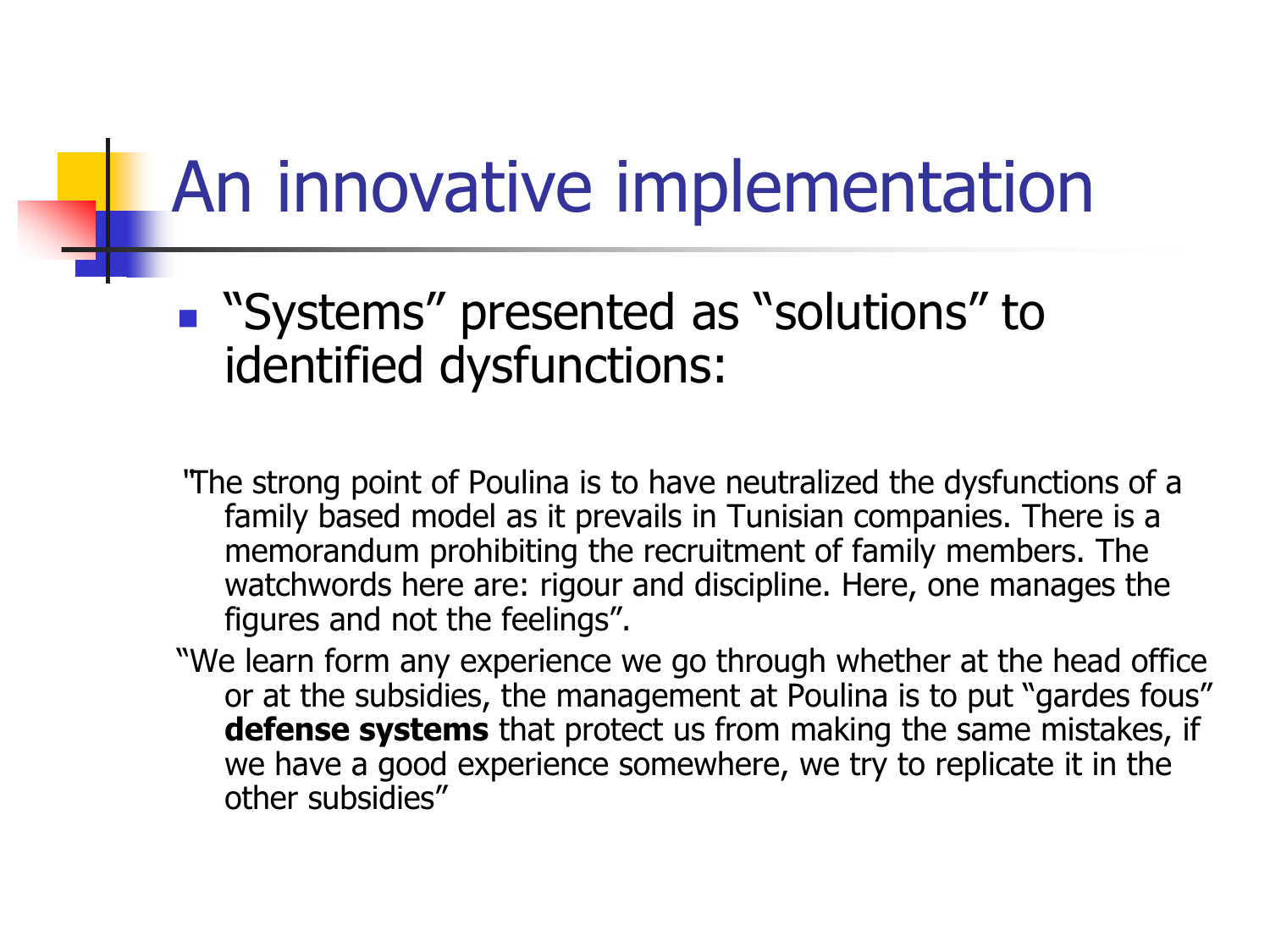

#### **People Behind the Procedures**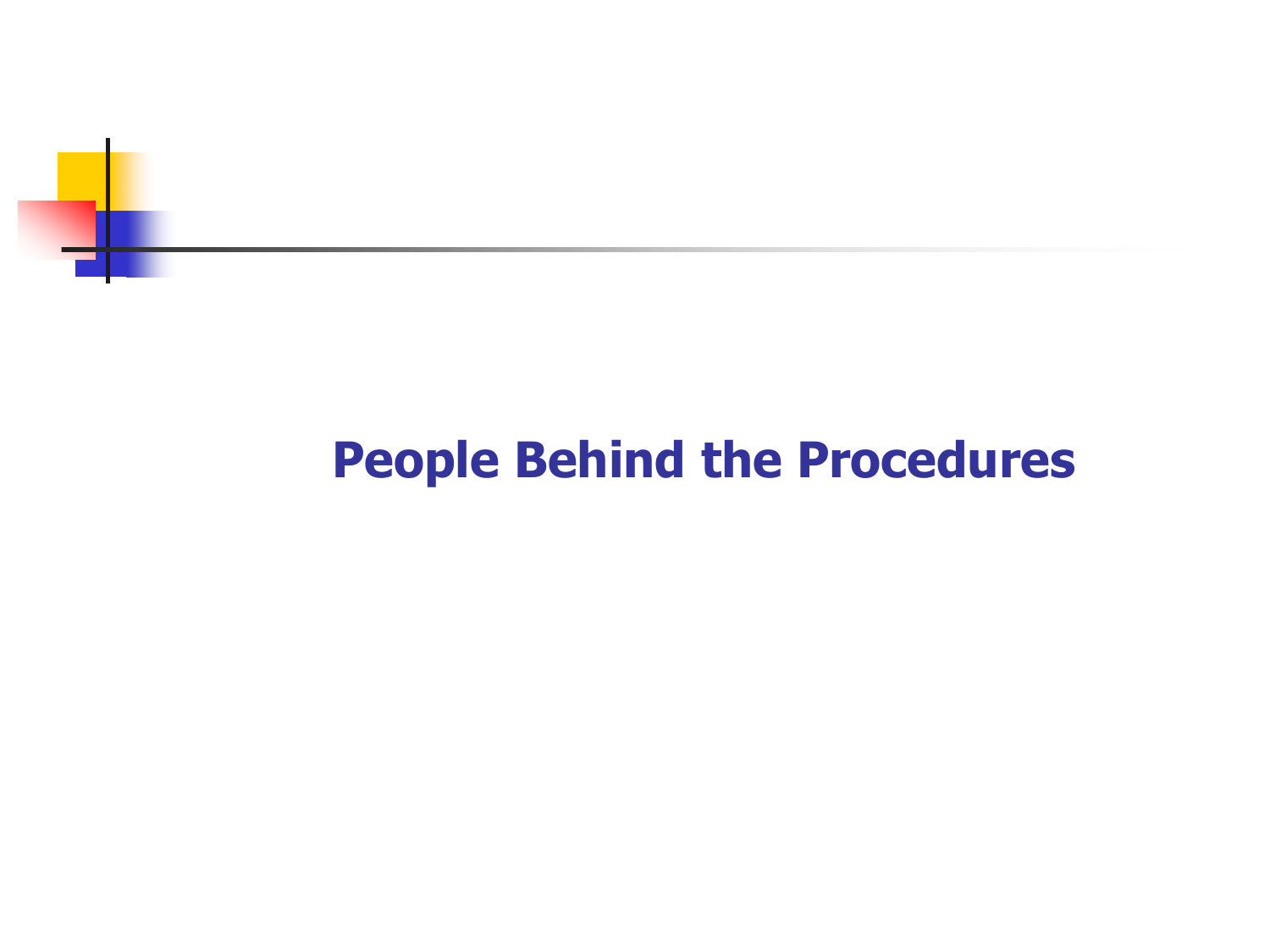## Double Hierarchy

#### **Functional hierarchy : to manage the relationship**

- "The procedures come from the head office and our role is to find the suitable way to implement them"
- "A subsidy"s manager is asked to manage the social aspects and this is vital to the company. It is important to perfectly master the social side of our work"

#### **Operational hierarchy: a distant control**

- "The operational boss intervenes only to avoid mistakes, our work is to put pressure, we don't sell, we don't exploit, we just manage from a distance"
- "When we want feed back or an account form a subsidy, we don"t do it directly, it is the audit who does it"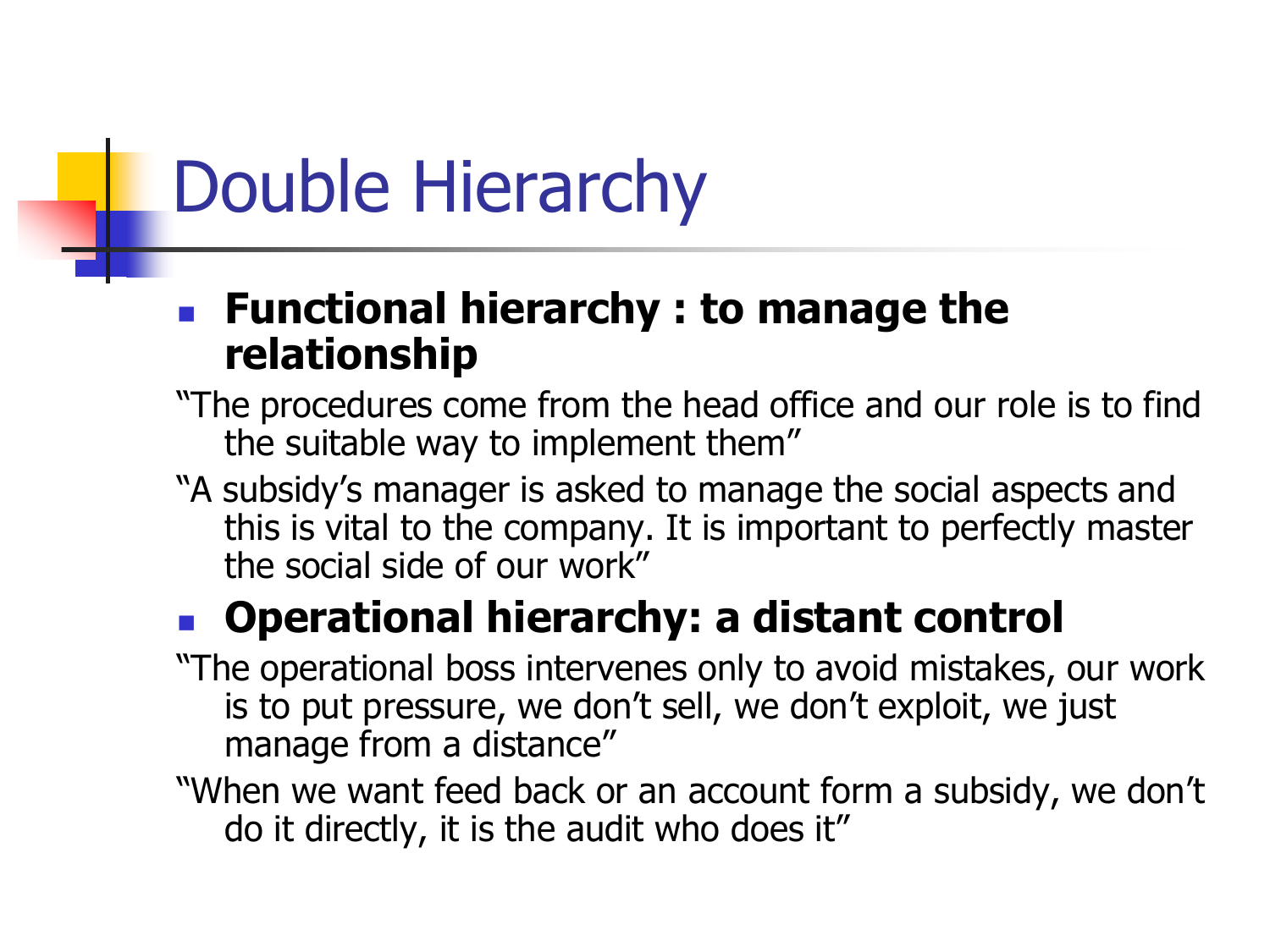**There are two things in the procedure,** explains an employee. A procedure is a law. First, there is the technical aspect of the law. A law must be respected but one should consider the procedure not only in its disciplining side. A procedure has also an educational aspect. We control with a procedure to help employees, to accompany them and to free them from the "arbitrary" power of management".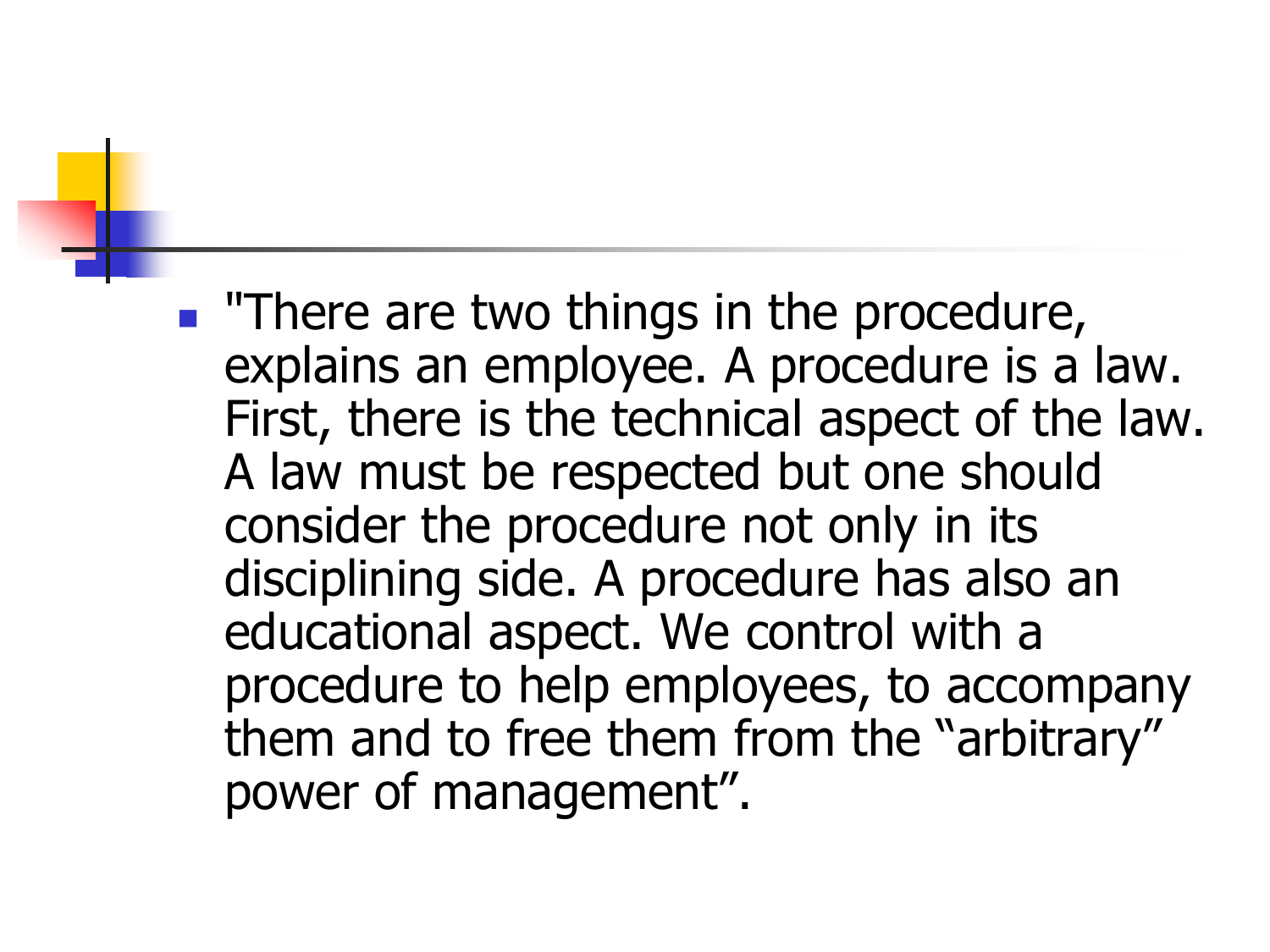### The Coordinators: informal intervention

- "Sometimes, one of the operational bosses could make a mistake or could have a conflict with a subsidiary, so I try to fix the problem... I have an arbitration role between the two (...). I should keep the power balance between the two hierarchies"
- **There were cases of favouritism or a clan against a person,** comments a coordinator, one of my jobs, it is to take care that there is no favouritism, My role is not official, it is very informal, but when I go to a company, if I notice that there are people which gather against a person, I intervene".
- **No.** "When the role of coordinator was instituted, explains a coordinator, there was a difference, I remember, between a coordinator and an operational boss. When you are a coordinator, you should be diplomatic, you intervene as an adviser and you are not forced to conform to 100% with the procedures".

[1] The wises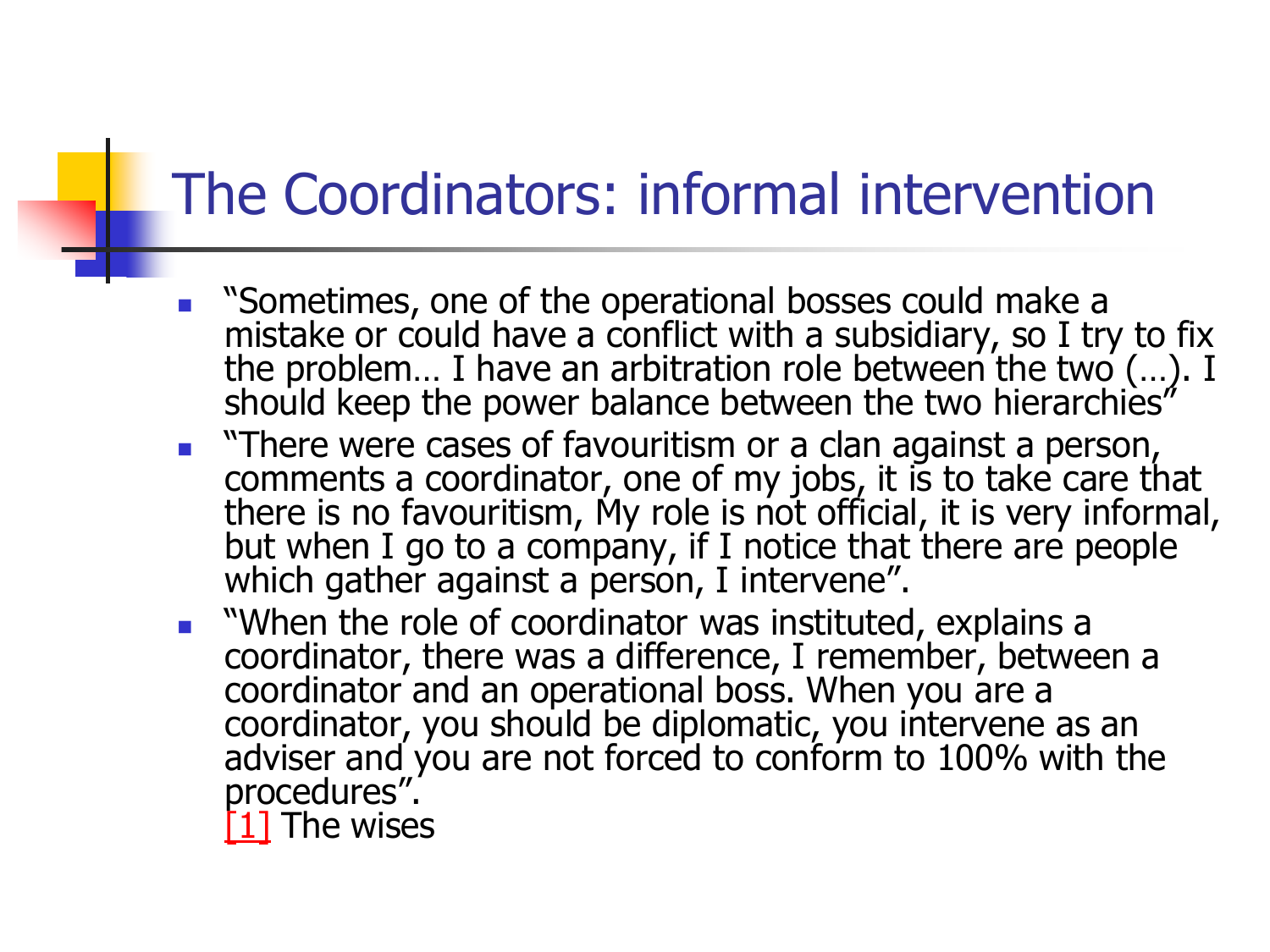## A leadership: a safeguard of the cohesion of the whole system

"Here, the discipline is above all. Mr. Ben Ayed clocked in like everybody, he gives the example"

"For example, the system of the third automatic reminder sent to Mr. Ben Ayed, is something very important in the system. The fact that he is the only guarantor, I mean he is the only one who can allow exemptions to the rules, it is important (…). The system in its operation, there is on one hand a very formalized aspect with the procedures and on the other hand there is a flexibility guaranteed by Mr. Ben Ayed"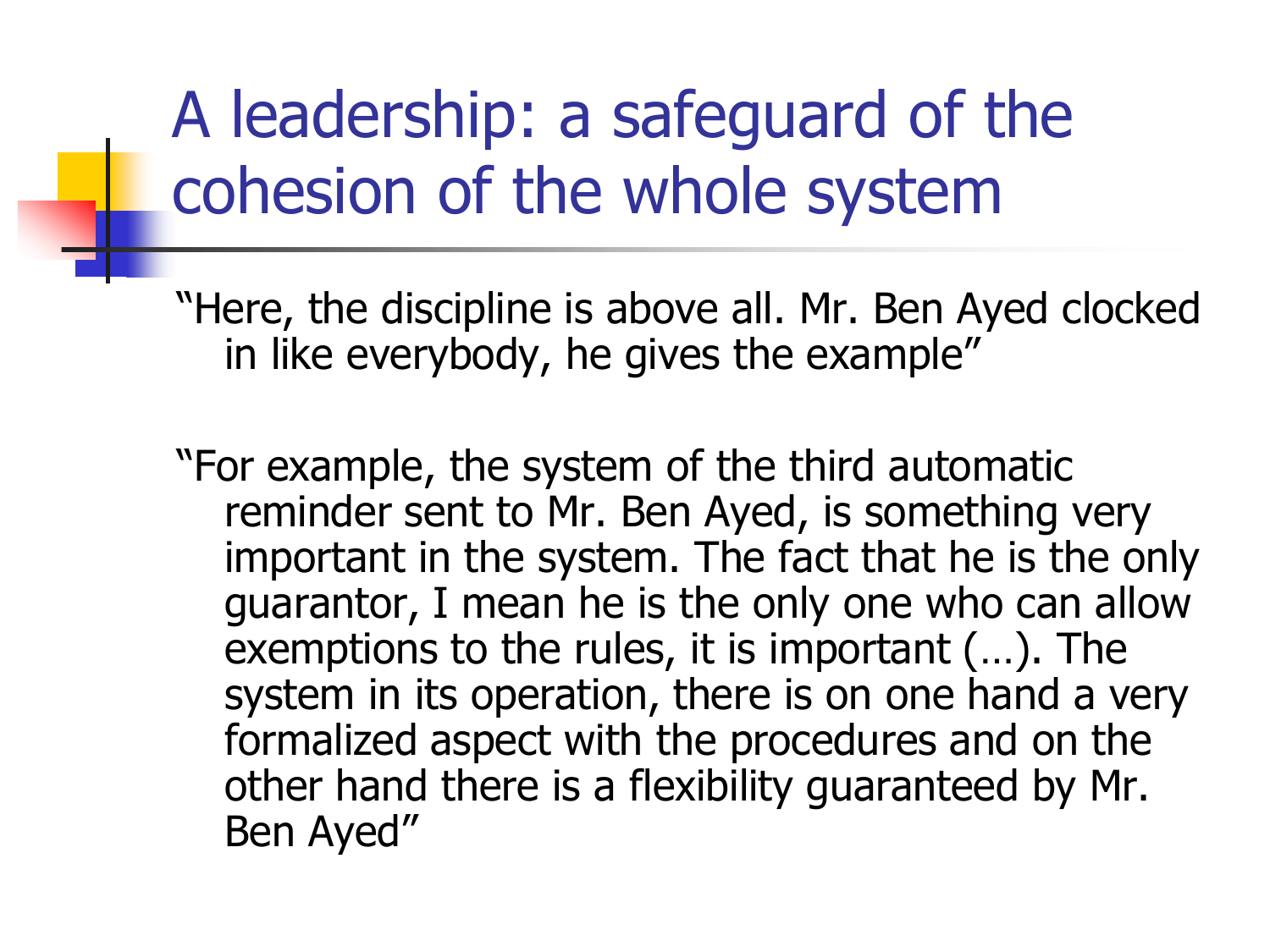

## **When management borrows the cultural metaphors**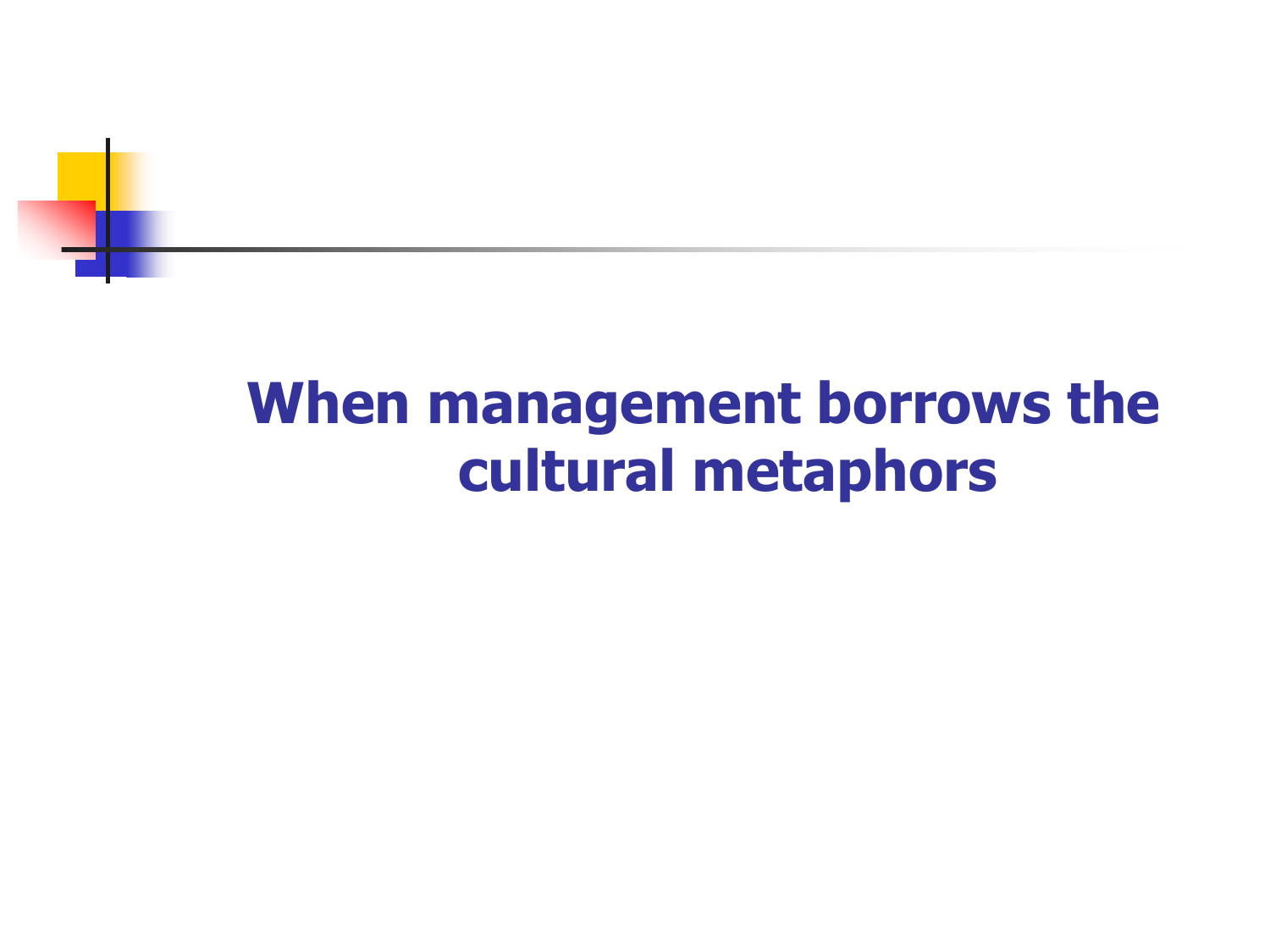### **Poulina: A big family with written rules**

- **•** "Poulina is an organic group that could be compared to a big family with written rules" explains a director of a subsidiary company; "Poulina is our mother" comments an employee.
- We do not sell our subsidiary companies if they lose money, we will do our best to save their lives, to help them to survive, with the help of the head office, We wouldn"t adopt the position of a financial expert who would say "we should close the nonprofitable company"" (…). The vision of Poulina is not this. We would say "this company is important to us and we should absolutely put all our energy to save it"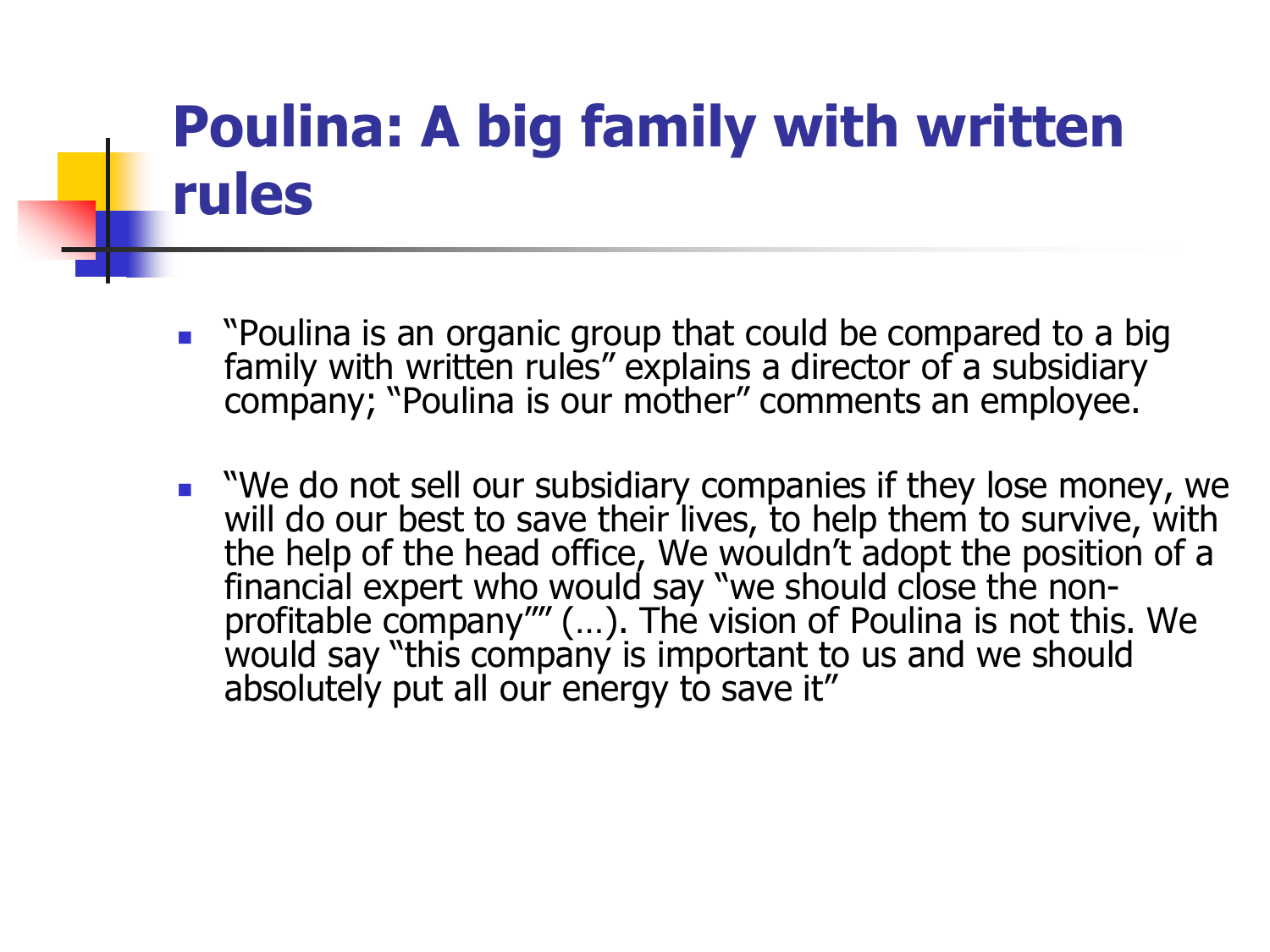## **A craftsman is happier than a worker**

"To work for others is considered degrading in Tunisia. $[1]$  As soon as a person starts to succeed in his work, he is pushed by his circle to work for his own account. The term "**zoufri',** from the word 'ouvrier<sup>'[2]</sup> means thug in Tunisian dialect (...). That's why I think the **craftsman** is happier than a worker.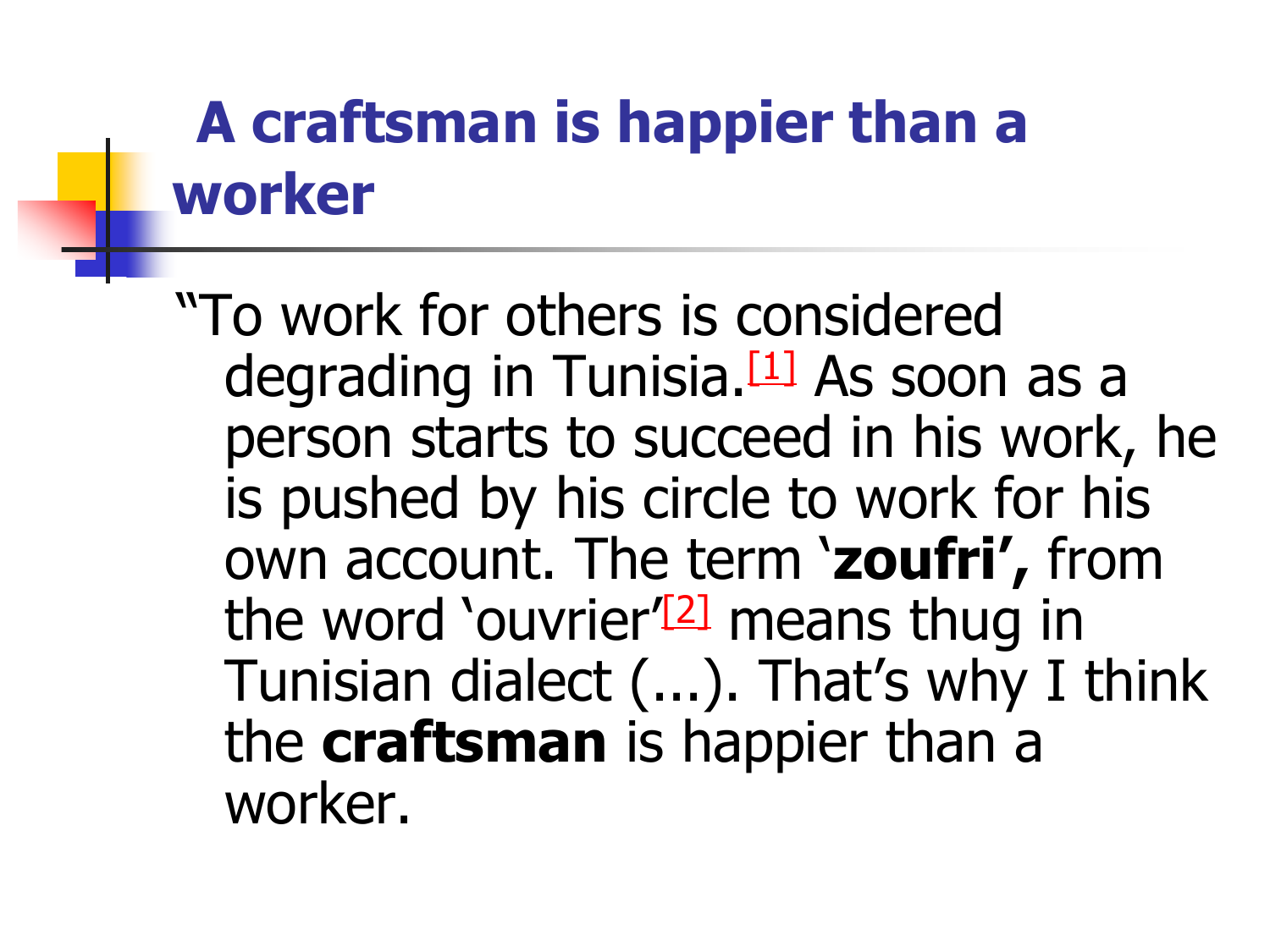## **A system that saves the Honour**

"**Procedures help people to save their honour.** On one hand, they are committed, responsible, they don't have a boss behind them who dictates to them what to do. On the other hand, they can loose the "face" if they do not achieve the written objectives. ... If somebody says "no, I don't agree on something" We say to him "ok, go ahead, suggest something", if he doesn't succeed in proving he is right, he would end up submitting himself to the rule (…). The procedure make the relationship between the superiors and the subordinates impersonal, you don"t have somebody behind you to tell you what you should do (…). The Muslims do not have an intermediary with God, there is no hierarchy, and they are not at ease with a boss who is behind them to control them. With a procedure, they self-check everything, they save their honour" notes the CEO